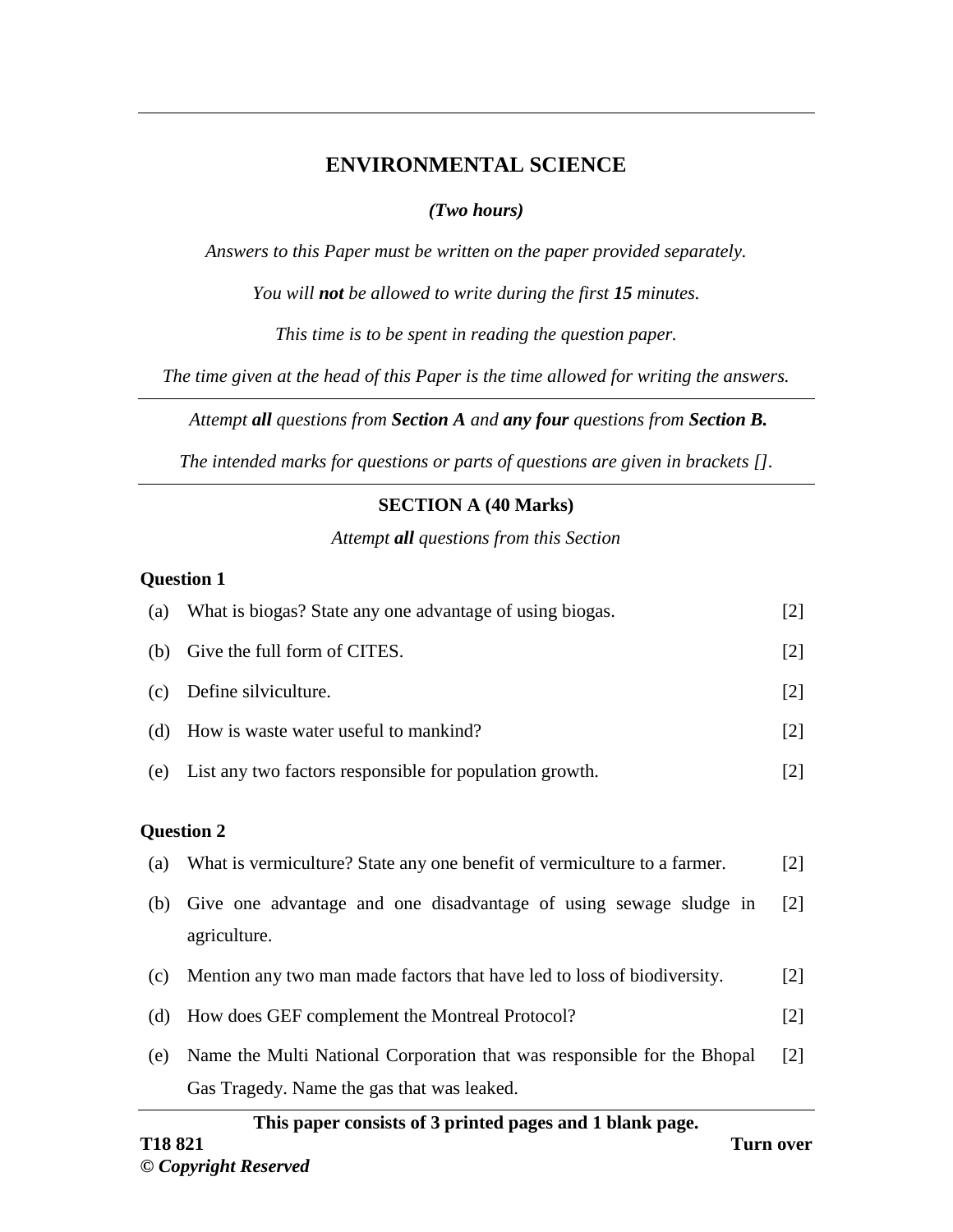## **Question 3**

| (a) | State any two ways as to how women play an important role in protecting the<br>environment.                             | $\lceil 2 \rceil$ |
|-----|-------------------------------------------------------------------------------------------------------------------------|-------------------|
| (b) | Name any two wet land sites in India protected under Ramsar Convention<br>(1971).                                       | $\lceil 2 \rceil$ |
| (c) | Give two examples of any material containing natural cellulose fiber (other<br>than wood), for the production of paper. | $\lceil 2 \rceil$ |
| (d) | How has trade helped to reduce global inequality?                                                                       | $\lceil 2 \rceil$ |
| (e) | Mention any two benefits of Green Manure.                                                                               | $\lceil 2 \rceil$ |

# **Question 4**

| (a) State any two measures taken to control industrial pollution in and around [2] |  |
|------------------------------------------------------------------------------------|--|
| the Taj Trapezium.                                                                 |  |

- (b) Mention any two ways by which small scale industries help to reduce poverty. [2]
- (c) What do you understand by Gene banks? [2]
- (d) How is community participation an important part of every society? [2]
- (e) List two conditions put forward by the government of developing countries to MNCs that should be fulfilled before entering into the markets. [2]

### **SECTION B (40 Marks)**

#### *Answer any four questions from this Section*

### **Question 5**

| (a) | What do you understand by ex-situ conservation of biodiversity?           | $\lceil 5 \rceil$ |
|-----|---------------------------------------------------------------------------|-------------------|
|     | Give two advantages and two disadvantages of <i>ex-situ</i> conservation. |                   |
|     |                                                                           |                   |

[5]

(b) Define waste management. Why is segregation of waste important before disposal?